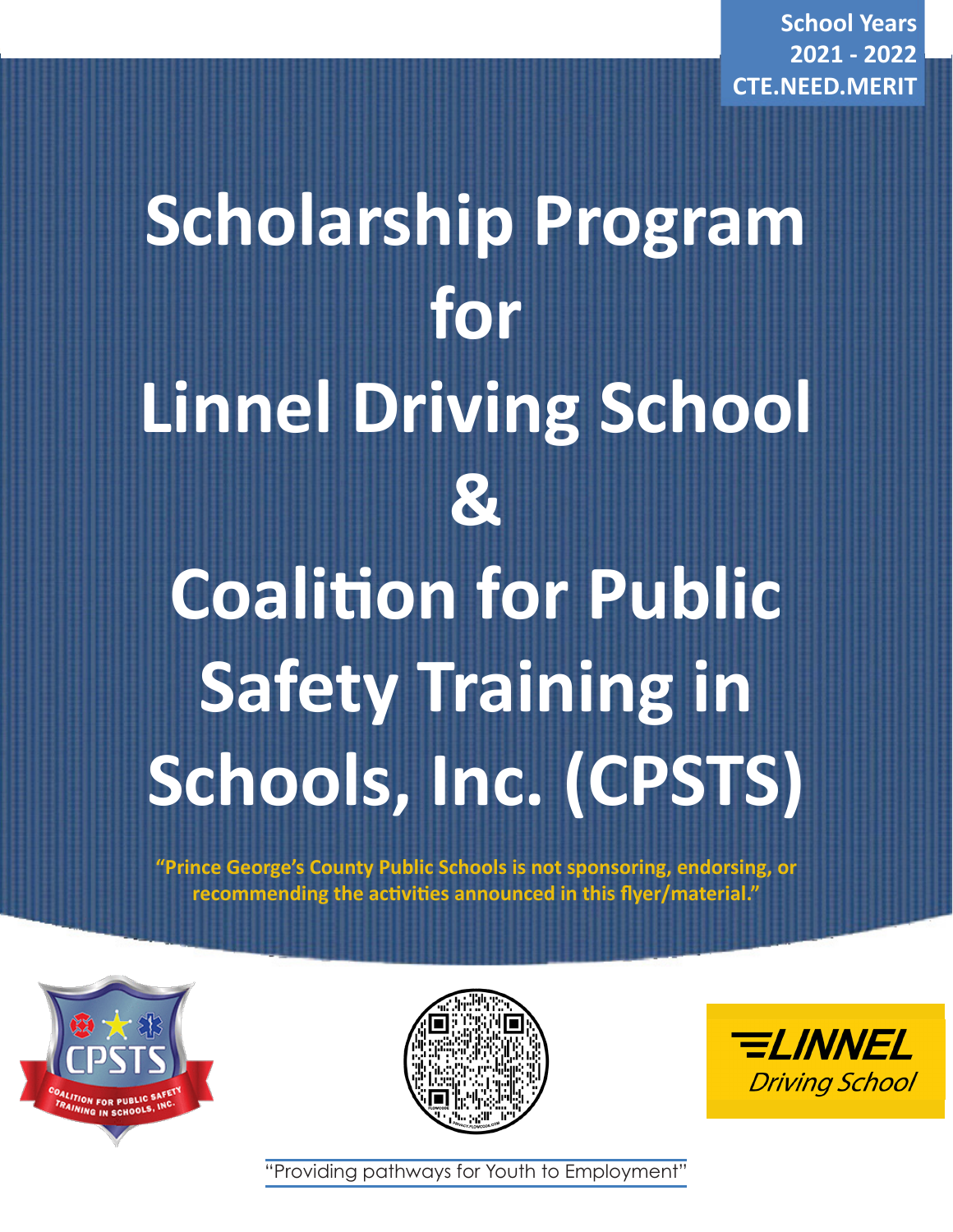#### **Scholarship Program**

**For**

## **Linnel Driving School & Coalition for Public Safety Training in Schools, Inc. (CPSTS)**

## **Scholarship Application Requirements**

FOR AN APPLICATION TO BE CONSIDERED, YOU MUST:

- 1. Be a **resident**, living in Prince George's County Maryland.
- 2. Be a member of a PGCPS High School Junior or Senior ages 16 to 18 years.
- 3. Have a commitment from parents to ensure the student attends and participate in all sessions.
- 4. Must meet the eligibility requirements of **A)** Enrolled in a CTE Program with a 2.0+ GPA, **or B)** Qualify for the Free and Reduced Lunch program with a 2.0+ GPA **or C)** Have a 3.0+ GPA as of last marking period.
- 5. Free and Reduced Lunch program approval letter must be submitted.
- 6. Complete and sign the application.
- 7. Write a one page 250-word essay on this subject: **How will a driver's license help you to gain sustainable employment in your chosen course of study.**
- 8. Submit the completed application and required documents, including Report Card from SchoolMax to: info@cpsts.org by **May 20, 2022**.
- 9. Submit a copy of the Life, Leadership, and Social Skill completion certificate.
- 10.Follow all instructions and use the Check List to ensure application is complete. Incomplete applications will disqualify the application.

# **DEADLINE: Applications must be received by May 20, 2022.**

For questions, or further information, please contact: Mr. William Taylor at 240-508-4203 or **info@cpsts.org** Mr. Linwood Nelson at (C) 301-996-2459 (Office) 301-341-1700

**APPLICANT MUST RETURN ALL 7 PAGES OF THIS APPLICATION WITH SIGNATURES WHEN SUBMITTED AS A PRINTED PAPER APPLICATION OR WILL BE DISQUALIFIED Revised 02/25/2022**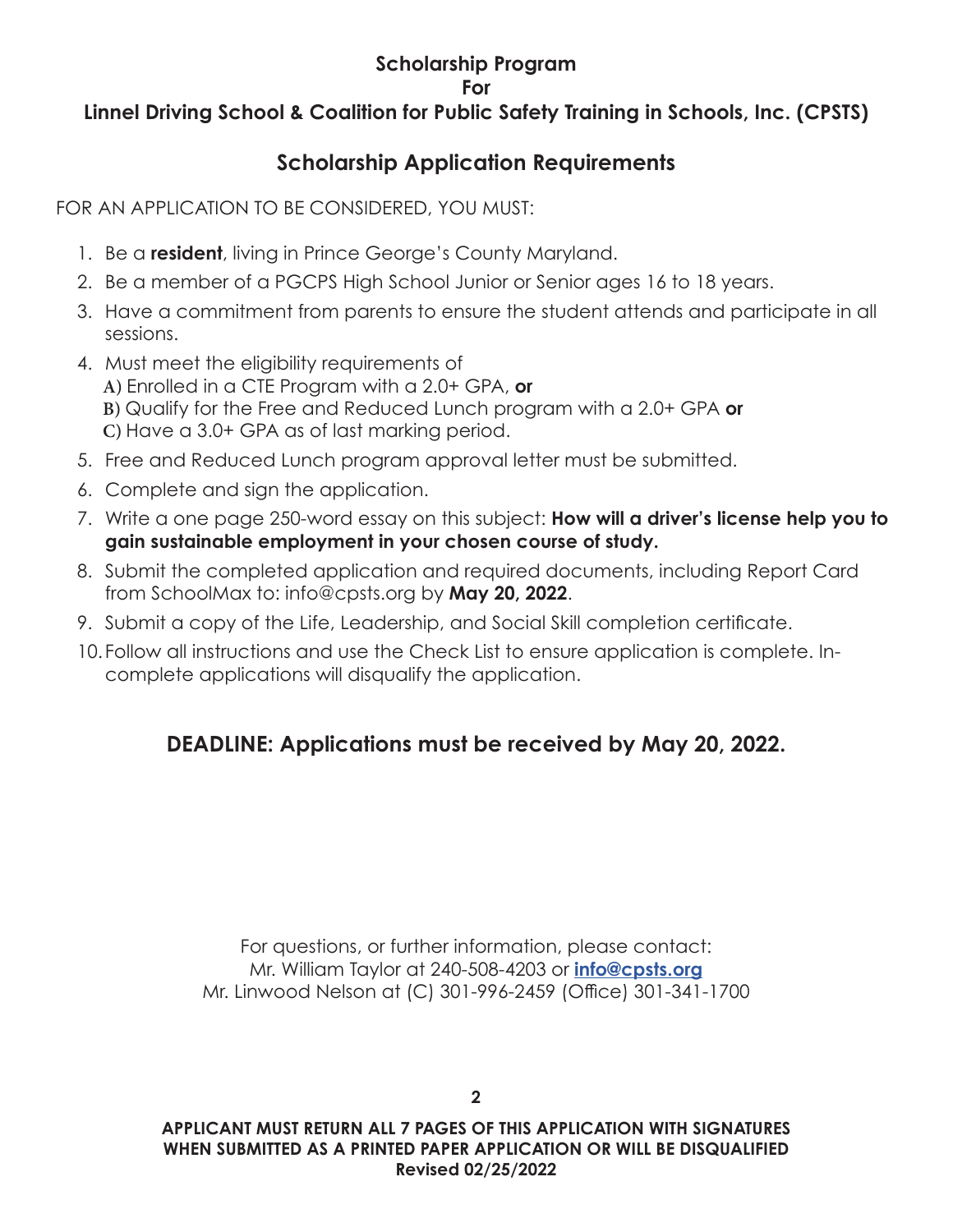## **CHECK ONE: CTE with a 2.0+ GPA CTE Program Name FARM**  $\Box$  **with a 2.0+ GPA**  $\Box$  3.0+ GPA  $\Box$

## **SCHOLARSHIP APPLICATION (Please PRINT and answer all questions)**

| Parent Name                                                                                                                                                                                                                   |  |  |  |
|-------------------------------------------------------------------------------------------------------------------------------------------------------------------------------------------------------------------------------|--|--|--|
| (home)                                                                                                                                                                                                                        |  |  |  |
|                                                                                                                                                                                                                               |  |  |  |
| (work)                                                                                                                                                                                                                        |  |  |  |
| Parent Signature Lawrence and the contract of the contract of the contract of the contract of the contract of the contract of the contract of the contract of the contract of the contract of the contract of the contract of |  |  |  |

#### **PLEASE NOTE:**

- 1. This application applies to **High School Juniors and Seniors**.
- 2. Return completed application by **May 20, 2022**.
- 3. \***DO NOT** use school email address.

**APPLICANT MUST RETURN ALL 7 PAGES OF THIS APPLICATION WITH SIGNATURES WHEN SUBMITTED AS A PRINTED PAPER APPLICATION OR WILL BE DISQUALIFIED Revised 02/25/2022**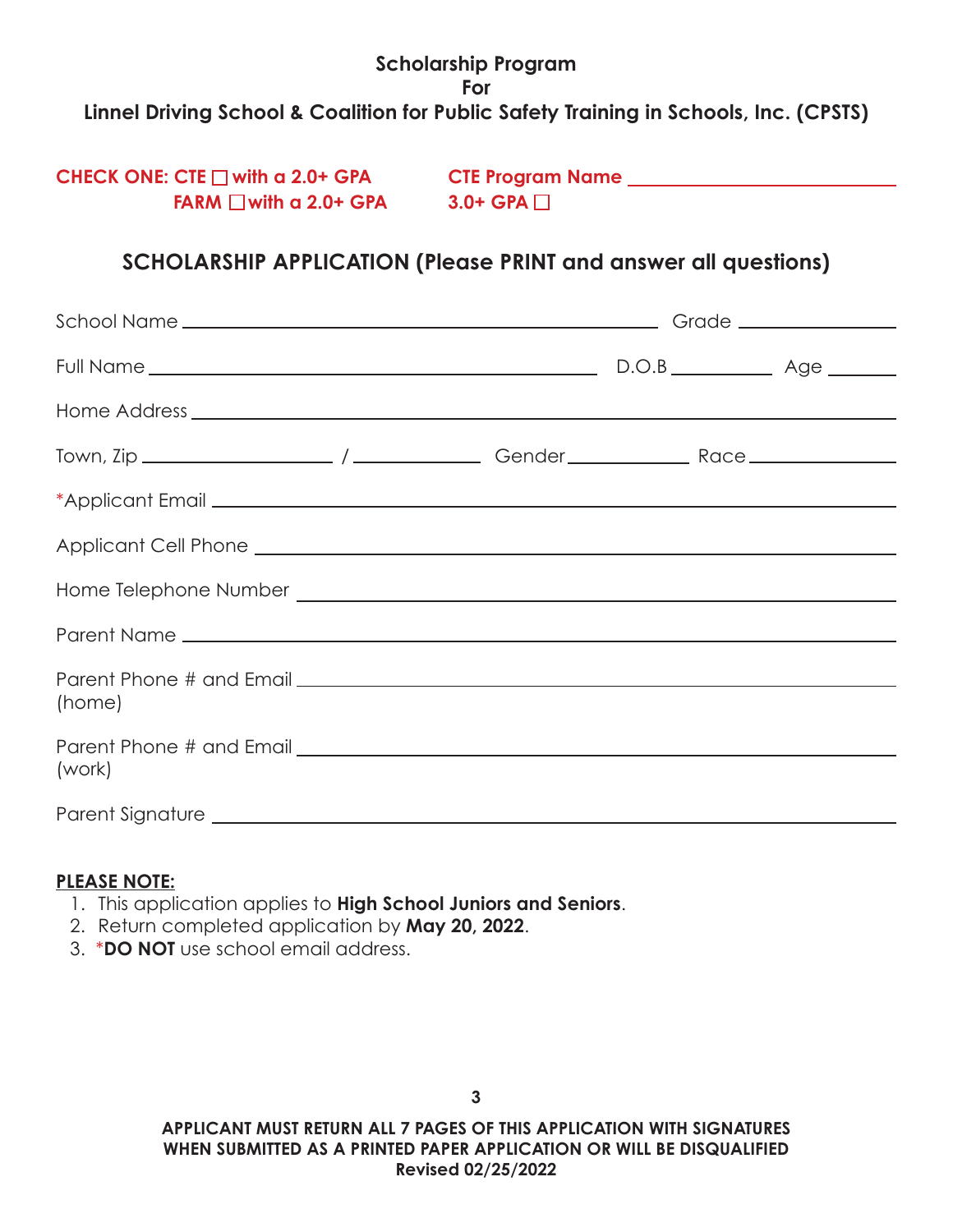**MANDATORY ESSAY QUESTION:** (one-page essay: 250 word minimum and **MUST BE TYPED – ATTACH AS A SEPARATE PAGE IF ADDITIONAL SPACE NEEDED – SEPARATE PAGE MUST** include your full name and birth month and year.

*How will a driver's license help you to gain sustainable employment in your chosen course of study?*

**Extra-Curricular Activity: MUST BE TYPED – ATTACH AS A SEPARATE PAGE IF ADDITIONAL SPACE NEEDED – SEPARATE PAGE MUST** include your full name and birth month and year. Enter N/A if no Extra-Curricular Activity.

**Community Service: MUST BE TYPED – ATTACH AS A SEPARATE PAGE IF ADDITIONAL SPACE NEEDED – SEPARATE PAGE MUST** include your full name and birth month and year. Enter N/A if no Community Service.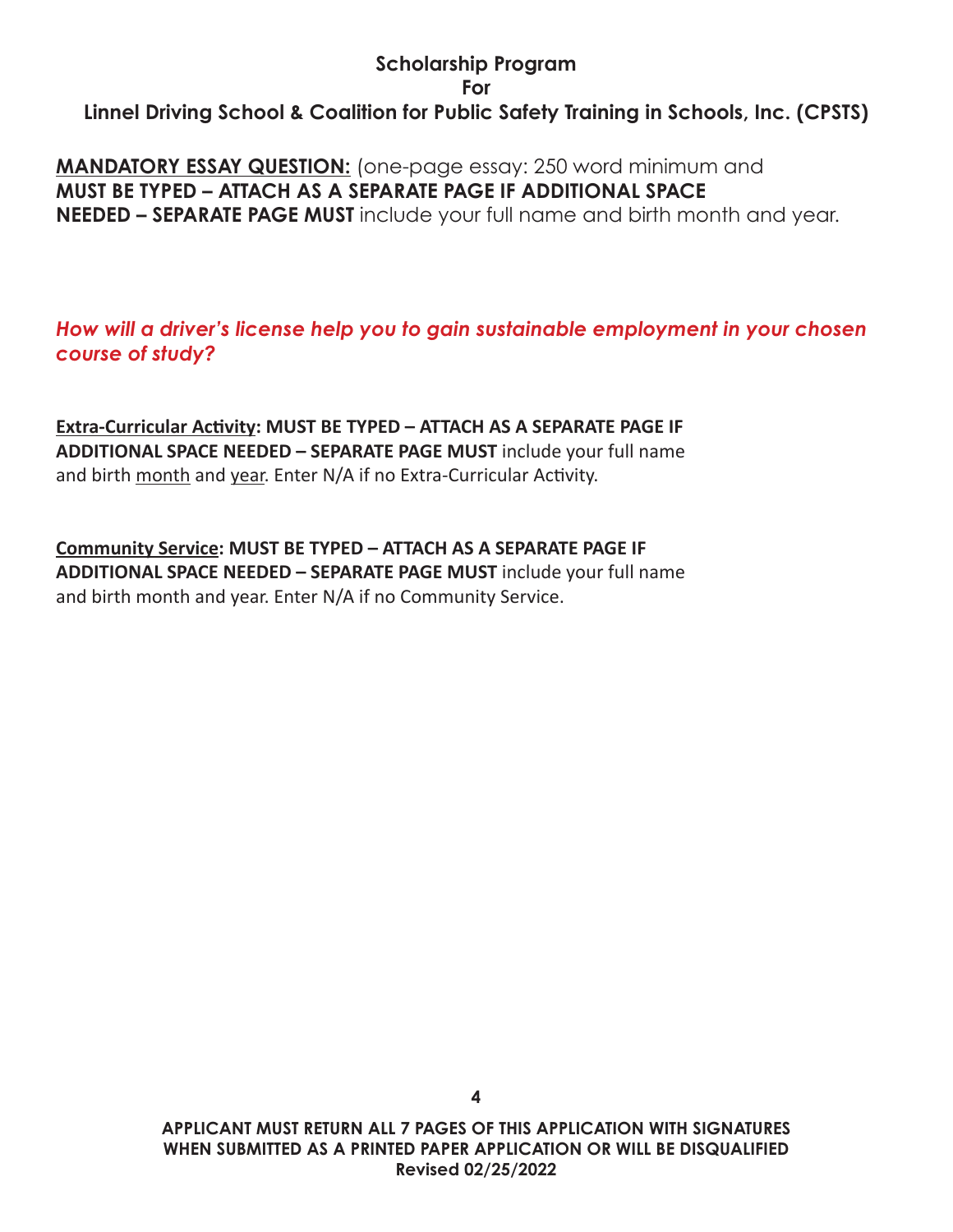# **Standard Operating Procedures and Policies**

- 1. All students are expected to arrive on time, prepared to take notes and participate in all classrooms (in person or virtual) and Behind the Wheel activities.
- 2. There will be respect between all students, parents, and all Linnel Driving School instructors and staff, everyone will be treated with kindness, respect, and professionalism.
- 3. All classroom and cars are to be treated with appreciation and not to be damaged or vandalized. **If so, it will be the responsibility of the parent to reimburse the driving school for the damage or repairs.**
- 4. No profanity, horse playing, disrespect toward the instructor or disruptive classroom activities including, but not limited to spitting, cussing, yelling, inappropriate conversation, classroom cell phone use, abusive entering and exiting of the classroom will NOT be tolerated and can be grounds for immediate expulsion from the scholarship program.
- 5. Students who fail to attend three (3)classes will be expelled from the scholarship program and the scholarship withdrawn. The decision to expel can be made by either Linnel Driving School or the Coalition for Public Safety Training in Schools, Inc.
- 6. Students are required to notify the Coalition for Public Safety Training in Schools, Inc., or Linnel Driving School of a change of address prior to the completion of the 10-week course.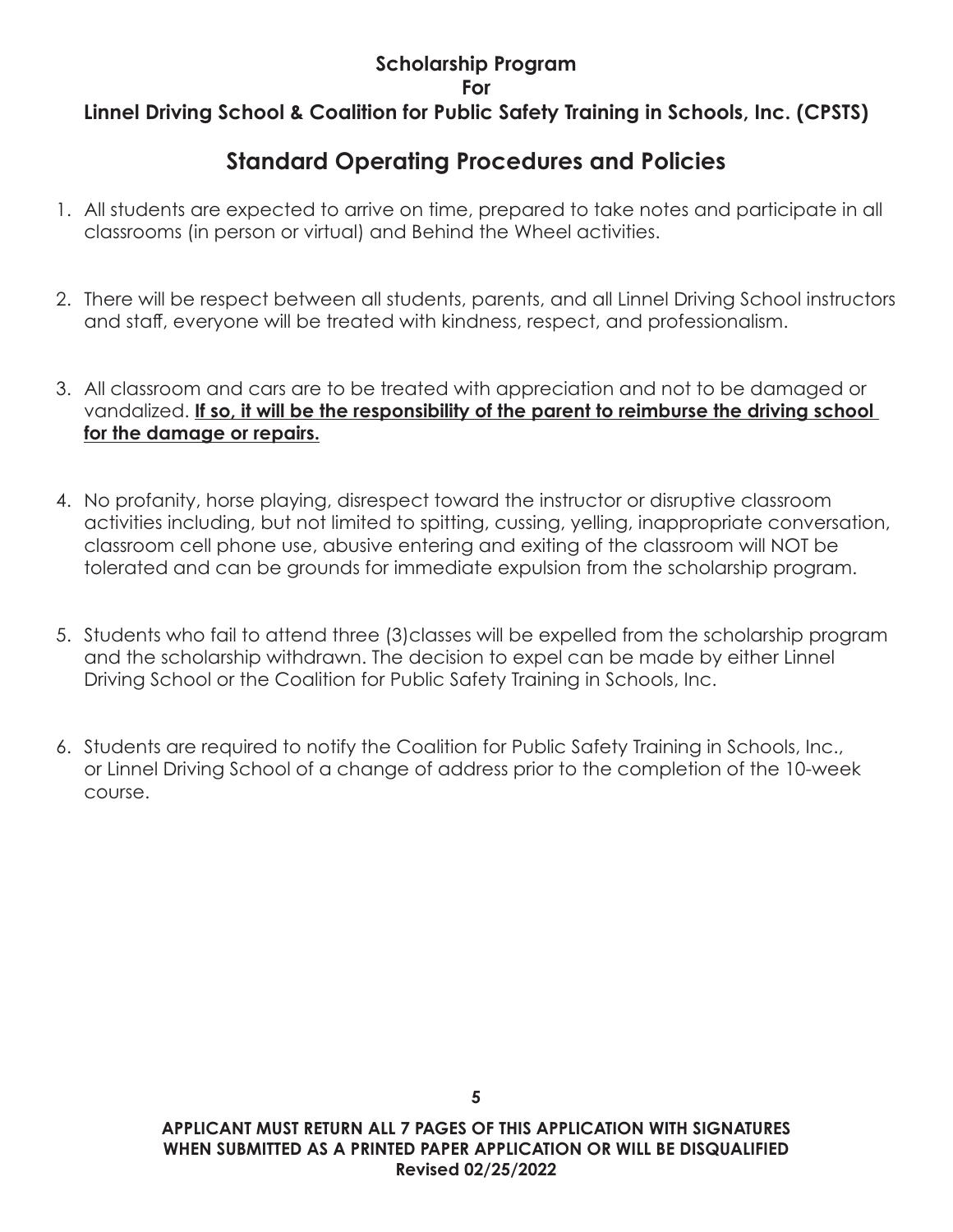- 7. Any negative issues will be addressed by the following process:
	- **Step One:** Parent/instructor/student telephone conference.
	- **Step Two:** If no improvement, **mandatory** parent classroom attendance to encourage positive student behavior and minimize disruptive behavior.
	- **Step Three:** If no improvement is observed, the student may be expelled from the scholarship program.

I agree that the use of an electronic signature shall be of the same legal effect, validity, or enforceability as a manually executed signature.

Parent/Guardian Name Signature Signature Date

#### **Maryland Motor Vehicle Administration Requirements**

- 1. Maryland Motor Vehicle Administration (MVA) requires each student who drives the car to have a valid learner's permit. Also, all students must hold a valid learner's permit for nine months before taking the MVA Road Test to get his or her license. Students are required to obtain **60** hours of driving practice with a parent or mentor during the holding period.
- 2. Maryland Motor Vehicle Administration requires the parent's participation and involvement in training students in the car with practice.
- 3. Students are required to have at least **20** hours of Behind-the-Wheel practice with the parent or mentor before the **1st** Behind-the-Wheel **evaluation**.
- 4. Students are required to have at least **40** hours of Behind-the-Wheel practice with the parent or mentor before the **2nd** Behind-the-Wheel **evaluation**.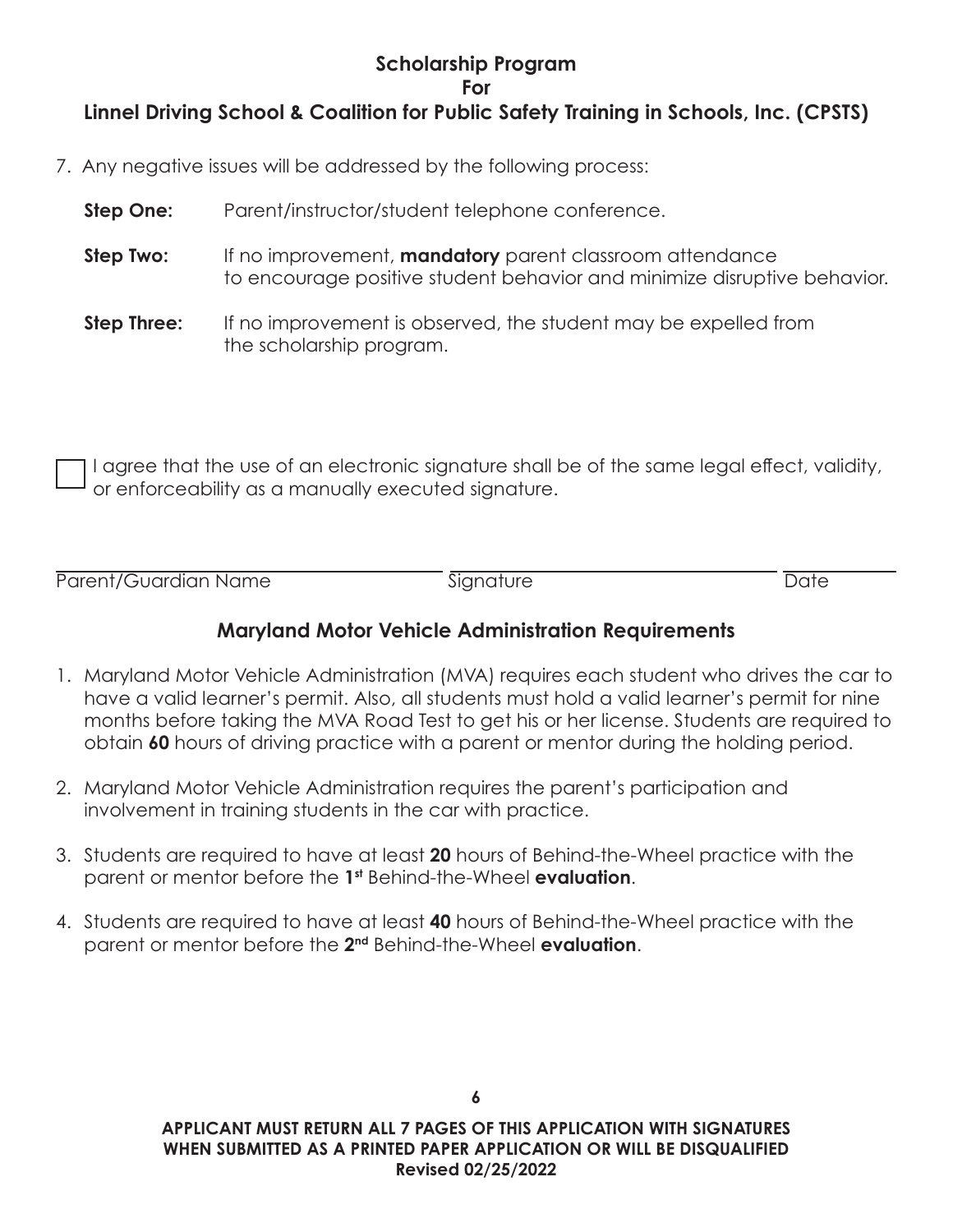#### **Scholarship Program For**

### **Linnel Driving School & Coalition for Public Safety Training in Schools, Inc. (CPSTS)**

- 5. Students are required to have at least **60** hours of Behind-the-Wheel practice with the parent or guardian before the **3rd** Behind-the-Wheel **evaluation**.
- 6. Students participating in the virtual training are required to remain active on camera for the entire training period in order to receive lesson credit.

**I agree that the use of an electronic signature shall be of the same legal effect, validity, or enforceability as a manually executed signature.**

Student Name Date Date Communication of Signature Date Date Date

**I agree that the use of an electronic signature shall be of the same legal effect, validity, or enforceability as a manually executed signature.**

| Parent/Guardian Name |  |
|----------------------|--|

**Signature Date** 

**SUBMIT PRINT**

**APPLICANT MUST RETURN ALL 7 PAGES OF THIS APPLICATION WITH SIGNATURES WHEN SUBMITTED AS A PRINTED PAPER APPLICATION OR WILL BE DISQUALIFIED Revised 02/25/2022**